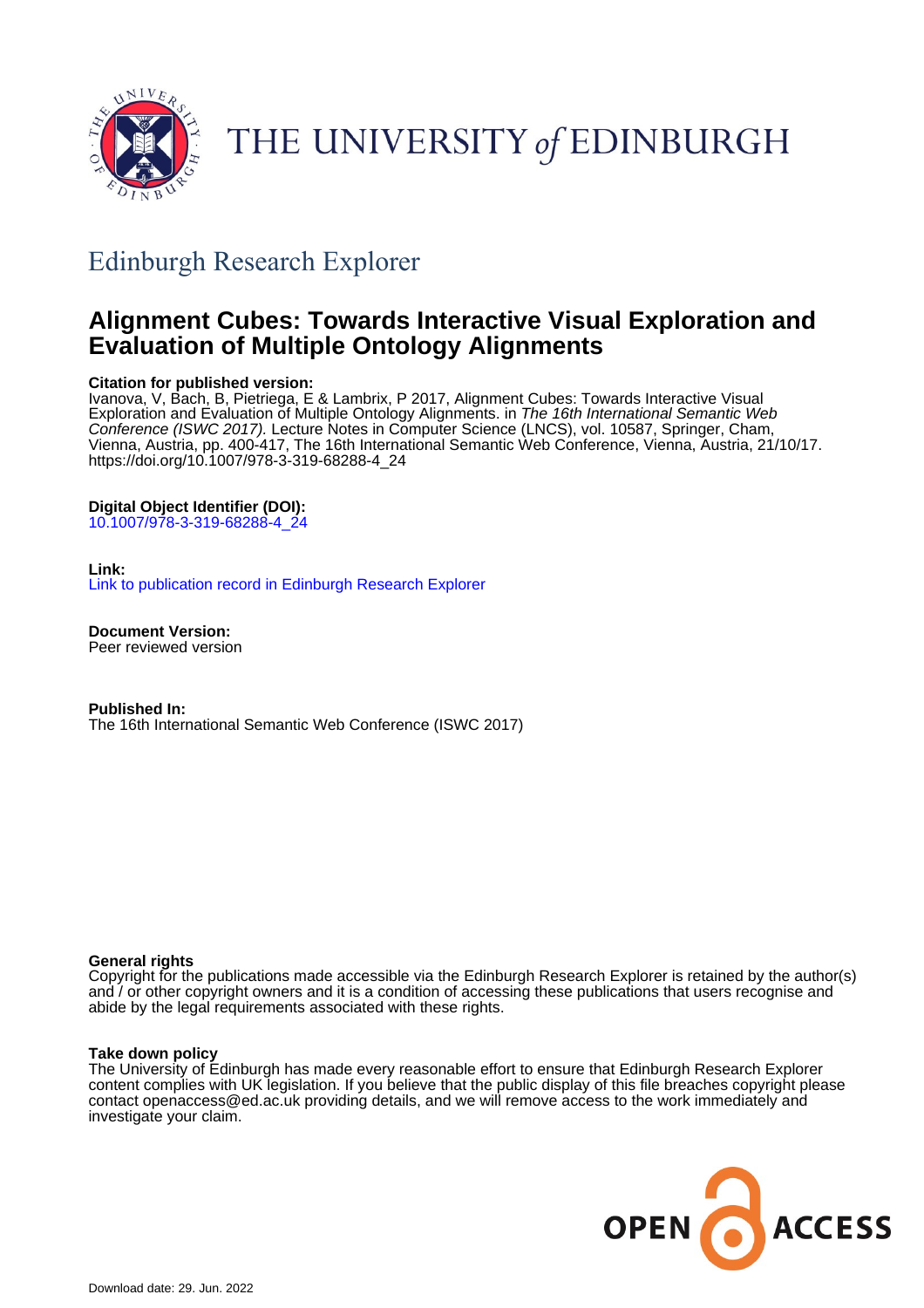### Alignment Cubes: Towards Interactive Visual Exploration and Evaluation of Multiple Ontology Alignments

## – Accepted at ISWC 2017 - Authors' copy – When citing this work, cite the original article. C. DAmato et al. (Eds.): ISWC 2017, Part I, LNCS 10587, pp. 1-18, 2017. DOI: 10.1007/978-3-319-68288-4 24

Valentina Ivanova<sup>1</sup>, Benjamin Bach<sup>2</sup>, Emmanuel Pietriga<sup>3</sup>, and Patrick Lambrix<sup>1</sup>

<sup>1</sup> Swedish e-Science Research Centre and Linköping University, Sweden <sup>2</sup> University of Edinburgh, United Kingdom <sup>3</sup> INRIA, LRI (Univ Paris-Sud & CNRS), Université Paris-Saclay, France

Abstract. Ontology alignment is an area of active research where many algorithms and approaches are being developed. Their performance is usually evaluated by comparing the produced alignments to a reference alignment in terms of precision, recall and F-measure. These measures, however, only provide an overall assessment of the quality of the alignments, but do not reveal differences and commonalities between alignments at a finer-grained level such as, e.g., regions or individual mappings. Furthermore, reference alignments are often unavailable, which makes the comparative exploration of alignments at different levels of granularity even more important. Making such comparisons efficient calls for a "human-in-the-loop" approach, best supported through interactive visual representations of alignments. Our approach extends a recent tool, Matrix Cubes, used for visualizing dense dynamic networks. We first identify use cases for ontology alignment evaluation that can benefit from interactive visualization, and then detail how our *Alignment Cubes* support interactive exploration of multiple ontology alignments. We demonstrate the usefulness of Alignment Cubes by describing visual exploration scenarios, showing how Alignment Cubes support common tasks identified in the use cases.

Keywords: Ontology alignment evaluation, Visual exploration, Multiple alignment comparison

#### 1 Introduction

The need for automatic alignment of ontologies has sparked the development of a growing number of tools and algorithms. A comprehensive literature review can be found in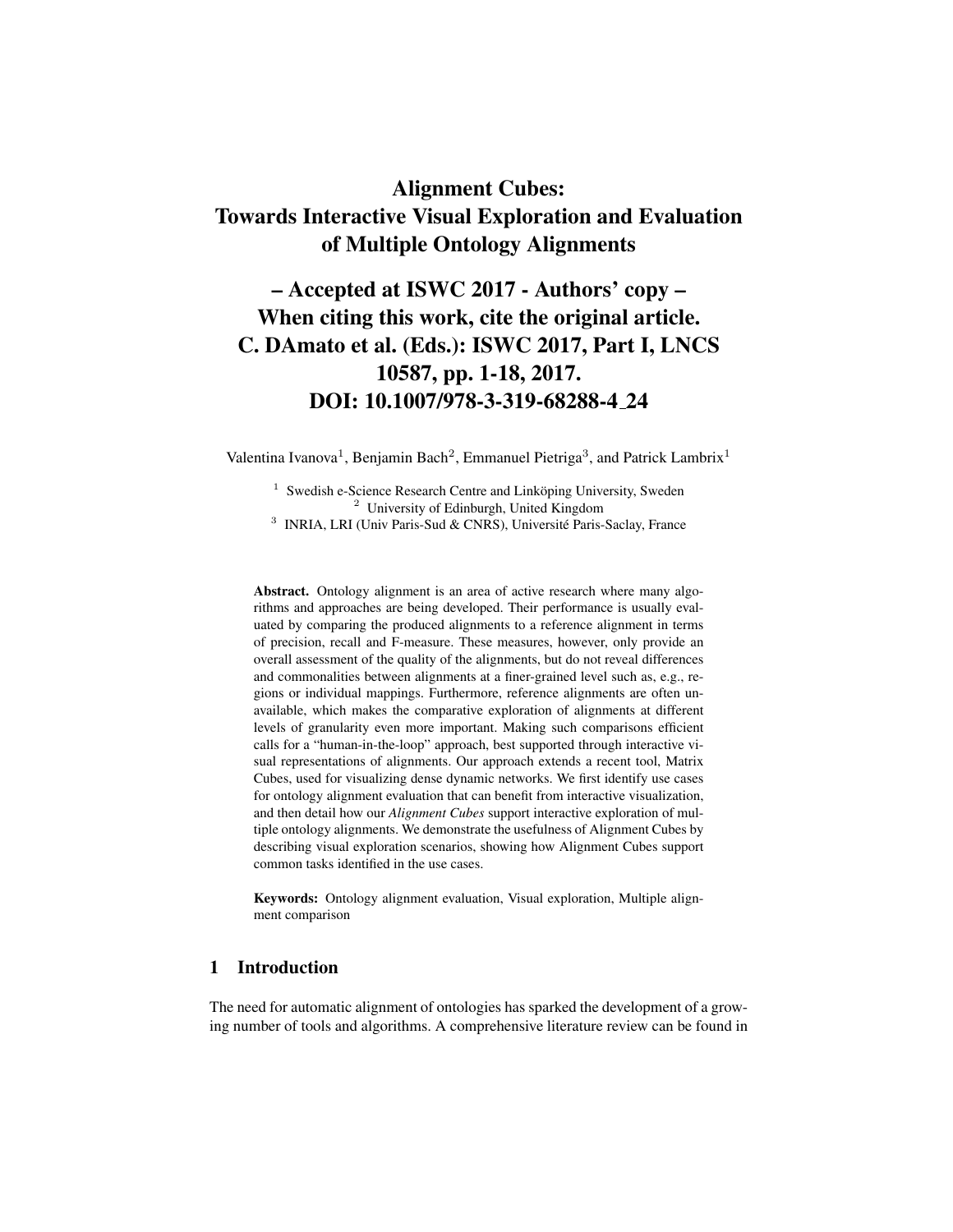[\[18\]](#page-16-0). It has also led to the creation of an annual event, the Ontology Alignment Eval-uation Initiative (OAEI)<sup>[4](#page-2-0)</sup>, where alignments computed by the participating tools are compared against *reference alignments* (RA). In most cases the quality of these alignments is measured in terms of precision, recall, and F-measure. Precision is the ratio of correct suggested mappings over all suggested mappings. Recall is the ratio of correct suggested mappings over all correct mappings. F-measure is a harmonic mean between precision and recall. These measures give a good overall assessment of the quality of alignments in terms of the ratio of found mappings, missed mappings and wrongly suggested mappings. However, they do not allow for comparing alignments of specific parts of ontologies, or for comparing alignments to each other and to the RA at the detailed level of concepts and relations. Without means to compare the tools and algorithms at a detailed level, their strengths and weaknesses cannot be easily revealed and understood.

Furthermore, RAs are often not available, as their development is time and effort consuming and requires domain expertise. As a consequence, the quality of alignments is difficult to measure. In the absence of RA, the evaluation of alignments requires the exploration and comparison of multiple alignments, which involves expert users (analysts) performing tasks at different levels of granularity [\[1](#page-16-1)[,8](#page-16-2)[,20\]](#page-16-3): determining regions with similar or different numbers of mappings between the alignments, determining common or rarely found mappings, characterizing mappings as correct or incorrect. However, there is currently little support for performing these tasks in an interactive and flexible manner. Analysts are relying on custom scripts, which can be error-prone and require time to develop and fine-tune.

This work presents the following contributions to the ontology alignment field: (i) we identify several use cases that would benefit from comparative assessment of several alignments at different level of detail; we discuss their shared analytical tasks and identify features that would benefit from visual support. (ii) To address these use cases and tasks, we propose an interactive visual environment for the simultaneous comparative exploration and evaluation of multiple alignments at different levels of granularity. While visualizing even a single alignment is still a challenge due to the size and complexity of the ontologies, we provide a compact way to visualize multiple alignments. Instead of depicting all mappings together in a single representation, which would cause visual clutter and information overload, we provide an interactive visualization that supports multiple complementary views, and overview and detail techniques to explore alignments at different levels of granularity. We interpret an alignment as a bipartite graph (bi-graph), i.e., a network where links exist only between nodes of different sets (ontologies), and draw from the literature in the field of network visualization (e.g., [\[3,](#page-16-4)[22\]](#page-17-0)). We identify Matrix Cubes [\[2\]](#page-16-5), a novel technique introduced for the interactive visual exploration of dynamic networks, as a promising visual approach to serve as a foundation for our tool - *Alignment Cubes*. Alignment Cubes significantly extend Matrix Cubes in order to make it applicable to the visualization of multi-level ontology alignment networks in the form of bi-graphs.

This article is structured as follows: Section [2](#page-3-0) presents the use cases and their shared tasks, and discusses existing approaches for visualizing multiple alignments. Section [3](#page-6-0) describes Matrix Cubes, and Section [4](#page-7-0) describes the Alignment Cubes we derived from

<span id="page-2-0"></span><sup>4</sup> <http://oaei.ontologymatching.org>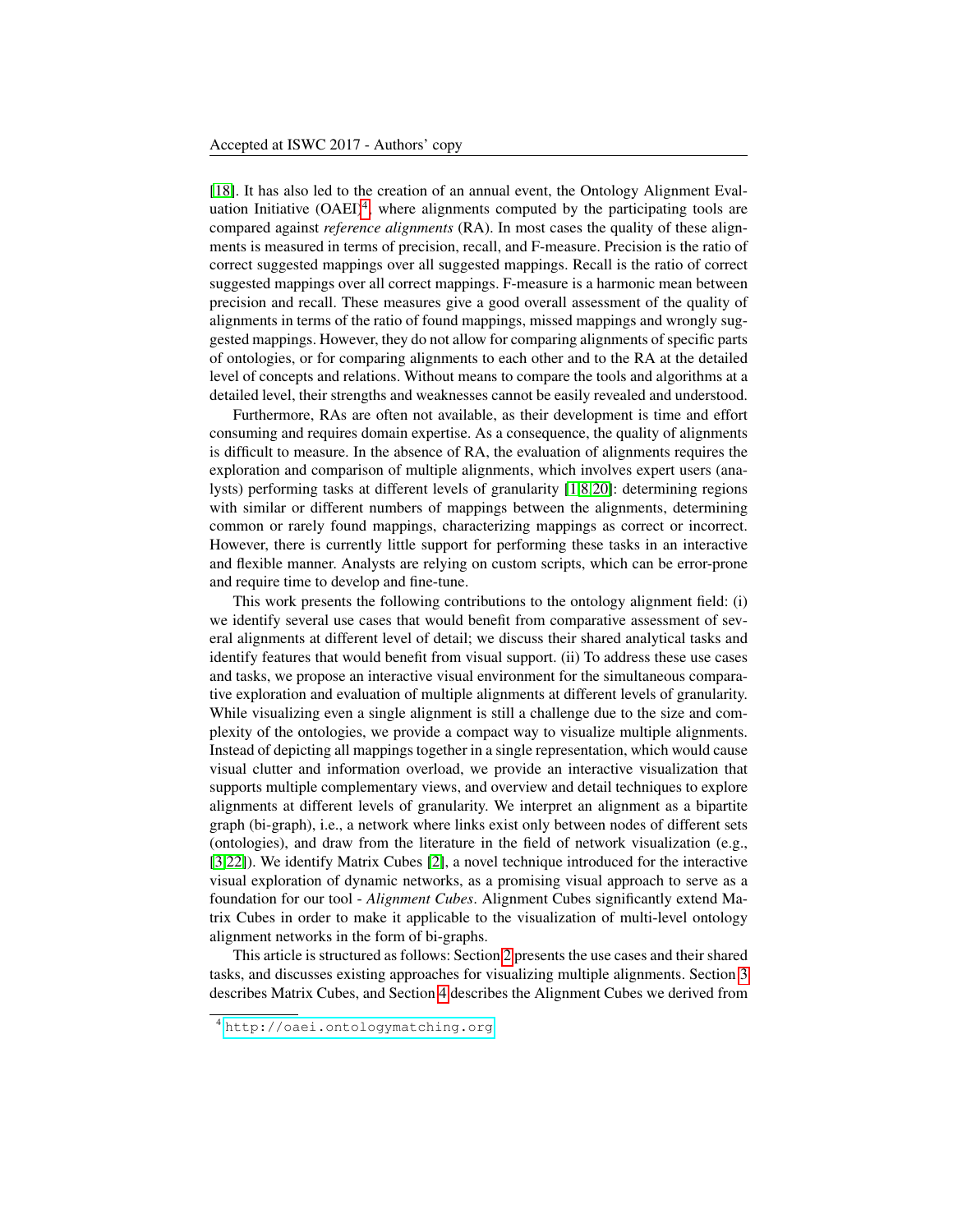them. We explain how users interact with Alignment Cubes using an example scenario in Section [5,](#page-9-0) discuss lessons learned and future extensions in Section [6,](#page-13-0) and conclude in Section [7.](#page-15-0)

#### <span id="page-3-0"></span>2 Ontology Alignment Evaluation

The interactive exploration and evaluation of several alignments is only rarely considered in the literature. In [\[1\]](#page-16-1) several analytic tasks have been identified and supported through multiple connected views, while [\[15](#page-16-6)[,19](#page-16-7)[,20\]](#page-16-3) focus more on the alignment computation than their presentation. We thus first identify several evaluation use cases and discuss shared activities that could be efficiently supported through interactive visualization in Subsection [2.1.](#page-3-1) In Subsection [2.2](#page-4-0) we connect this discussion with work about cognitive support for ontology mapping [\[9\]](#page-16-8), requirements and evaluation of user interfaces in ontology alignment systems [\[7](#page-16-9)[,12\]](#page-16-10), and review capabilities for simultaneous visualization of several alignments in existing systems. In Subsection [2.3,](#page-5-0) we study the visualization approaches taken in alignment evaluation frameworks.

#### <span id="page-3-1"></span>2.1 Evaluation Use Cases

The following use cases would benefit from users being able to simultaneously explore and evaluate several alignments interactively:

- (UC1) Selecting, combining and fine tuning alignment algorithms and tools: OAEI editions, and [\[8,](#page-16-2)[21\]](#page-17-1) among others, have shown that matchers and tools do not necessarily find the same correct mappings, and may compute different erroneous mappings too. Thus, selecting and combining matchers and tools requires examination of overlapping and divergent mappings to understand the differences in the underlying algorithms. It also includes assessing the impact of parameter changes on single similarity values and parts of the alignments for fine-tuning.
- (UC2) Matchers development: Developers alter their algorithms according to some observations. Examining the outcome of such changes over other parts of the alignment and comparing to previous versions at different levels of granularity helps them assess the consequences of these changes.
- (UC3) Ontology alignment evolution: Alignments are used for, e.g., data integration, merging ontologies, and database annotation. Changes in the alignments may influence the applications employing them. Understanding how alignments differ will facilitate the assessment of the impact of changes on their client applications [\[14](#page-16-11)[,23\]](#page-17-2).
- (UC4) Validating and debugging of ontology alignments and RA: Analyzing several alignments at the same time may reveal parts with large variations in the number of mappings or similarity values, and help in identifying potential errors and their sources during diagnosis. Developing and debugging RAs is a laborious and errorprone task. Recently, several works have found problems in the OAEI Anatomy track's RA [\[8\]](#page-16-2). Manual mapping validation requires a detailed view of each mapping and its context [\[9\]](#page-16-8). Understanding consequences of user validations and exploring what-if scenarios are also important [\[12\]](#page-16-10).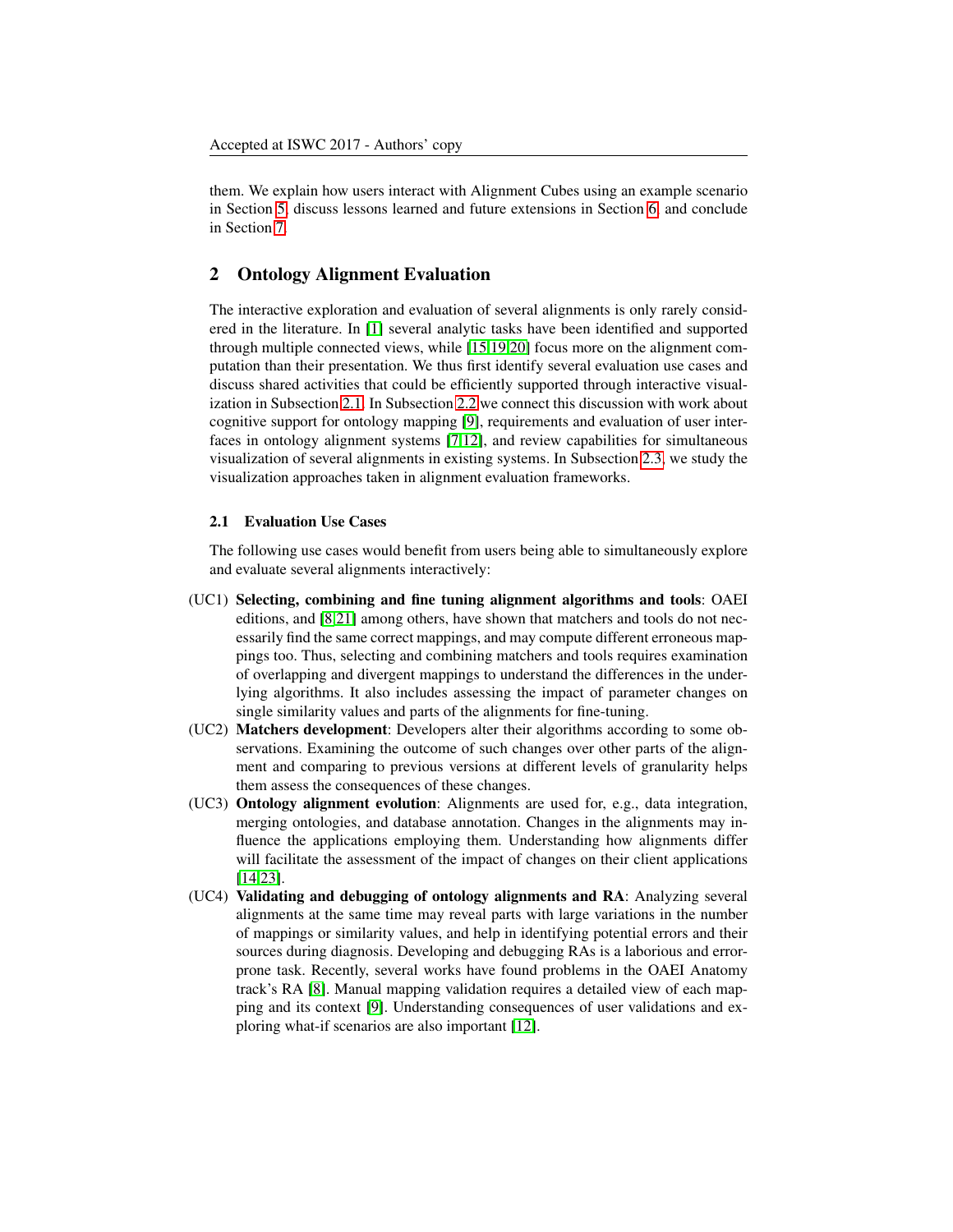(UC5) Collaborative ontology alignment: Collaborators need to understand the current state of an alignment, where and why their peers have introduced changes in comparison to previous revisions. This is especially needed when collaborative work happens over a long time period, or in distributed teams.

These use cases share common analytic tasks at *different granularity levels*; identifying parts of the alignment covered or not covered by all alignments, agreement or disagreement between matchers, determining incorrect, missed or always found mappings which could be efficiently supported through interactive visualizations. Without measures to provide well-defined quantitative outputs, and with only high-level goals and questions, e.g., which threshold to choose and why  $(UC1)$ , which version of my algorithm is better and why (UC2), what has been changed between two revisions and why (UC3,UC5), all of the use cases above are exploratory in their nature. They aim to find relevant information and answer questions not known in advance.

These are typical scenarios in which visual and interactive representations can be of help. In a visual environment exploration activities are supported by interactively varying parameters and thresholds to estimate the impact of changes, changing visual encodings to highlight different aspects, and reordering elements to facilitate trend and pattern discovery. Interactive exploration at different granularity levels reveals *regions of interest* to guide further exploration and help in identifying *patterns in and among different regions of interest* which may reveal similarities and dissimilarities between the respective alignments. These benefits directly apply to our case, where analysts are faced with the problem of exploring and visualizing multiple alignments.

Our use cases UC1-UC5 involve numerous *compare and contrast tasks* to select a threshold (UC1), an alignment to use (UC2 and UC4), for diagnosis and to identify outliers (UC4), common trends and regions (UC1, UC2), and for identifying changes (UC3, UC5). According to [\[1\]](#page-16-1), diagnosis is a complex activity which is composed of iterative sequences of exploration and comparison, analyses of clusters of mappings, and comparative evaluation of matchers' performance.

#### <span id="page-4-0"></span>2.2 Existing Approaches

Two recent studies review exploratory features in the user interfaces of ontology alignment systems [\[7](#page-16-9)[,12\]](#page-16-10). Only one of the tools [\[5\]](#page-16-12) (including its recent extensions [\[1](#page-16-1)[,17\]](#page-16-13)) provides support for visualization and exploration of several alignments together after discussing the need for such in connection to analytic tasks identified in interviews with alignment experts. Navigation and exploration in ontologies and just a single alignment have been highlighted in the context of discovering mappings and verification in [\[9\]](#page-16-8), through the *inspection* dimension defined in [\[12\]](#page-16-10), and by the 7 information seeking tasks and visual analytics from [\[7\]](#page-16-9). Another desirable functionality identified by alignment experts in [\[1\]](#page-16-1) is the clustering of mappings according to different statistics in order to analyze each cluster separately. Several other works have also emphasized the importance of visually identifying dense regions in single alignments: for planning manual validation and identifying the most similar areas of the ontologies [\[9\]](#page-16-8), as part of alignment inspection [\[12\]](#page-16-10), and grouping to help identifying patterns [\[7\]](#page-16-9). Small-world graphs were used to present clusters in a single alignment at different granularity levels [\[16\]](#page-16-14).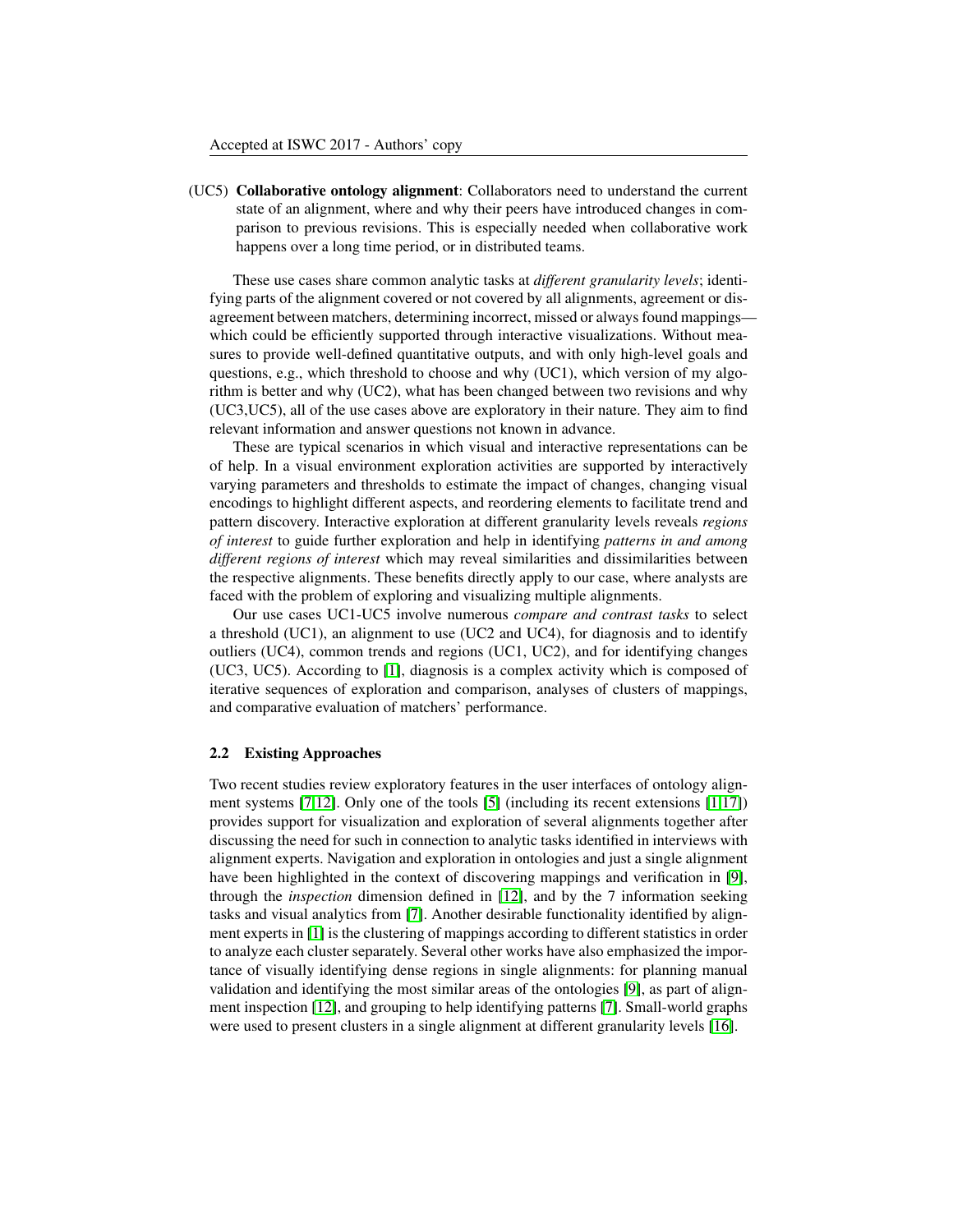The exploration and comparison task functionality identified by experts in [\[1\]](#page-16-1), is supported through comparative views by showing juxtaposed matrices computed by a combination of different matchers in the system. An additional matrix highlights variations in computed mappings between the matchers. RAs can be overlaid on top of each matcher's matrix. This approach is similar to one of the views in our approach using Matrix Cubes [\[2\]](#page-16-5)— small multiples—but in comparison to our work, it forgoes the structure of the ontologies which is shown in another view. Similar to our approach, previous work [\[6](#page-16-15)[,13\]](#page-16-16) has presented the structure of ontologies as indented trees on the sides of a matrix, but only focused on a single alignment. One of them [\[6\]](#page-16-15) provides support for reordering and depicts several types of mappings as well as derived and asserted mappings. Recent work [\[20\]](#page-16-3) takes another approach to simultaneously visualizing several (externally-generated) alignments, employing linked indented lists and color-coding to depict the edges belonging to different alignments. The authors emphasize that with their tool *"[...] users can better compare and analyze alignments (i.e., parts of the ontologies which are covered for most alignments and those which are not, consensus between alignments, etc.)"*. Although filtering by threshold and mapping type is supported, the view quickly becomes cluttered as the size of ontologies and the number of alignments involved grow.

#### <span id="page-5-0"></span>2.3 Frameworks for Ontology Alignment Evaluation

A few ontology alignment evaluation frameworks, SEALS<sup>[5](#page-5-1)</sup>, KitAMO [\[15\]](#page-16-6) and AMC [\[19\]](#page-16-7), provide rich back-end infrastructures for configuring (to a different extent), executing and storing the results from the execution of alignment components (matchers, filters and combination algorithms). In SEALS, used in OAEI, the alignments computed by the tools are compared to RA and evaluated in terms of precision, recall, F-measure, run time, coherence and number of requests to an oracle. The results are presented in sortable tables, after analysis with custom scripts. In KitAMO [\[15\]](#page-16-6), probably the earliest system, the results are presented in the form of sortable tables containing either the mappings with their similarity values computed by each component, or aggregated data (number of correct, incorrect and inferred mappings) in comparison to another component. In AMC [\[19\]](#page-16-7), linked indented lists are used together with sortable tables as well. It additionally introduces a cube view which presents a single alignment where two of the dimensions depict the source and target ontologies, and the third dimension shows similarity values as bars—taller bars representing higher similarity values.

While all three frameworks provide rich back-end infrastructures for configuring and executing alignment algorithms, the tabular views are too limited to adequately address the simultaneous interactive comparison of several alignments and provide visual exploration at different granularity levels. The third framework devotes more attention to the visual presentation of the results, but it only depicts one alignment at a time. In comparison, our work focuses on the user interface and allows users to visually explore multiple alignments together. It can thus be seen as complementary to the back-end functionalities offered by these frameworks.

<span id="page-5-1"></span><sup>5</sup> <http://seals-project.eu> — Semantic Evaluation At Large Scale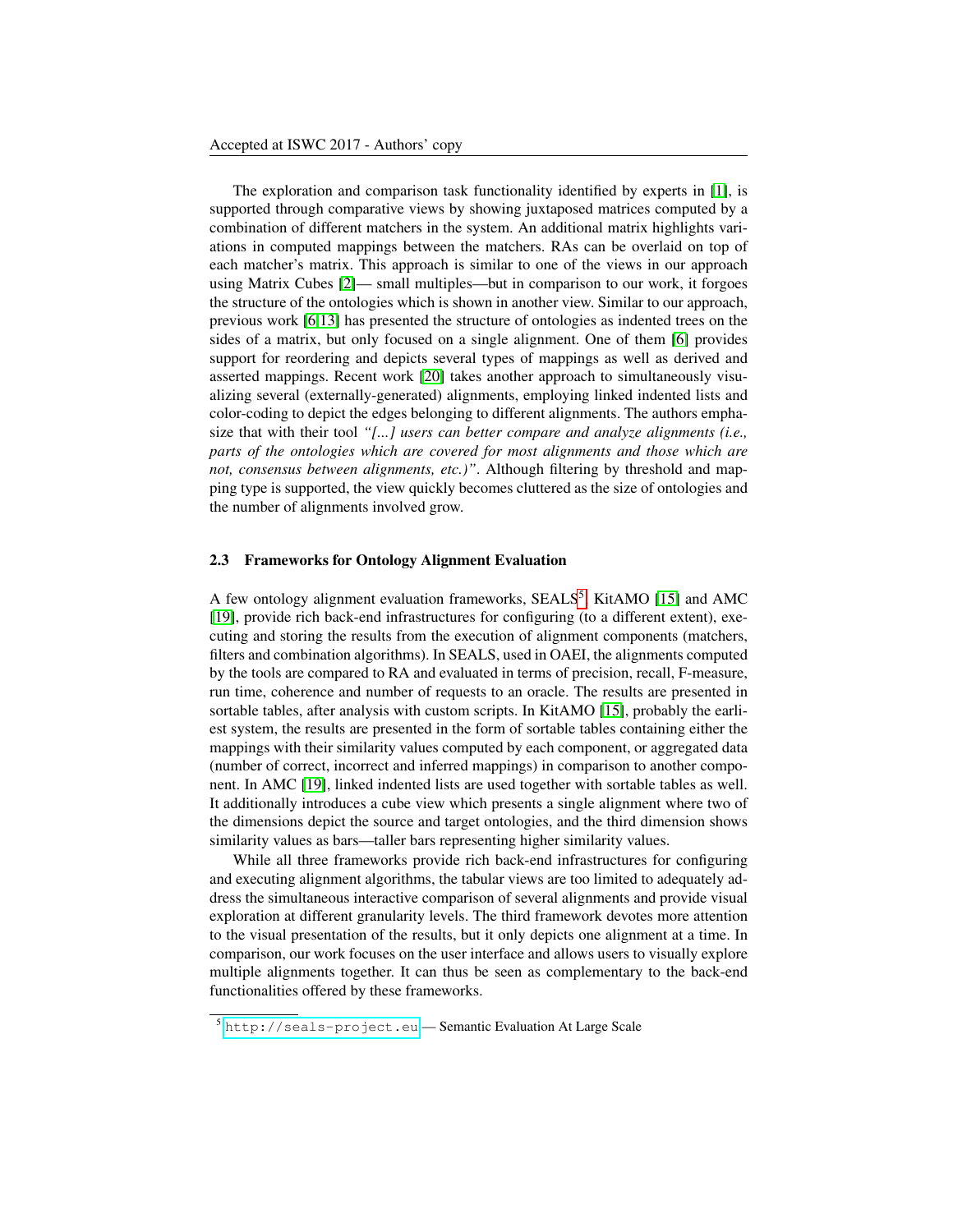<span id="page-6-1"></span>

Fig. 1: From dynamic networks to Matrix Cubes and Alignment Cubes. (a) Adjacency matrices stacked to form a (b) 3-dimensional space-time cube (Matrix Cube). (c) Translation of the concept of Matrix Cubes to ontology alignment.

#### <span id="page-6-0"></span>3 Matrix Cubes and the Cubix Interface

Alignment Cubes are adapted from earlier work that introduced *Matrix Cubes* [\[2\]](#page-16-5) as an interactive visualization metaphor for the comparison of multiple time steps in dynamic networks. Here, we briefly summarize Matrix Cubes and *Cubix*, the interactive interface prototype used to manipulate and explore Matrix Cubes, and refer readers to [\[2\]](#page-16-5).

Dynamic networks are networks whose topology and attributes change over time. The general idea of Matrix Cubes is to represent the different states (time steps) of a dynamic network as adjacency matrices, one matrix showing the state of the network at one given point in time. Each adjacency matrix is organized as follows (fig. [1-](#page-6-1)a): nodes are the row and column headers, and cells represent the links between nodes. A cell at the intersection of a given row and column will only be filled if there is a link between the two corresponding nodes. Attributes of such links can be encoded visually inside the matrix cells', using variables such as, e.g., color hue or saturation, texture, and glyph size.

All adjacency matrices corresponding to the individual states of the network over time are then stacked, forming a cube (fig. [1-](#page-6-1)b). The resulting 3D visualization acts mainly as a pivot and metaphor. Users manipulate the cube interactively to derive multiple meaningful 2D projections of the cube or its content, better suited to their visual analysis tasks. Manipulations include slicing the cube along different dimensions, rotating slices or the entire cube, juxtaposing slices to obtain small-multiple views, playing with cells' transparency to enable detailed compare & contrast tasks between slices.

As shown in fig. [1-](#page-6-1)b, Matrix Cubes hold the network's nodes along two of the cube's three dimensions, the last dimension representing time, i.e., the different states of the network over time. As detailed below, instead of representing time on the cube's third dimension, our Alignment Cubes represent the different alignments being compared thus opening analysis opportunities for other dimensions than time.

An interactive visualization environment for Matrix Cubes, called Cubix, has been developed in Java + OpenGL by the authors of [\[2\]](#page-16-5). Our prototype Alignment Cube visualization tool is derived from the Cubix implementation. While Matrix Cubes are the general visualization structure (i.e., the 3D cube consisting of matrices) and Cubix is the interactive interface, the term *Alignment Cubes* refers to both; a specialization of Matrix Cubes *and* the name of our interface.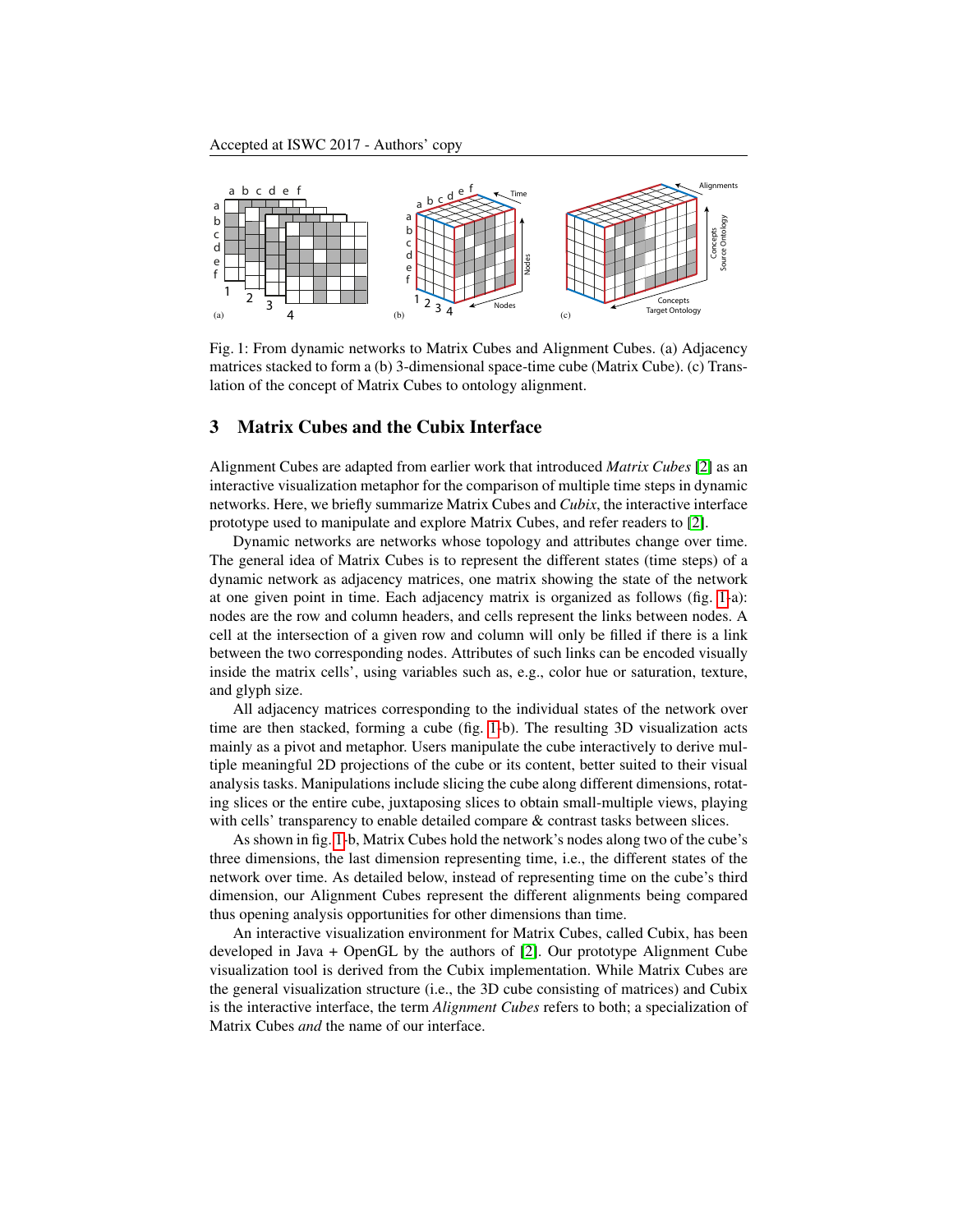<span id="page-7-2"></span>

Fig. 2: Default view of Alignment Cubes in *similarities* mode. Rows and columns of the cube represent ontology concepts, individual cells inside the cube represent mapping relationships. Each alignment, corresponding to a slice in the third dimension, is assigned a different color. Widgets (sliders, button groups, etc.) mentioned in the text are referred to directly using their name.

#### <span id="page-7-0"></span>4 Alignment Cubes

This section details our extensions and adaptations of Matrix Cubes and describes our tool, Alignment Cubes<sup>[6](#page-7-1)</sup>, in connection to the discussion in Section [2.](#page-3-0)

#### 4.1 From Matrix Cubes to Alignment Cubes

Two ontologies and their alignment can be seen as a bipartite network of mappings between individual concepts in the two ontologies. A matrix represents a single alignment between two ontologies. The rows hold the concepts from one ontology, the columns hold the concepts from the other ontology. Cells denote existing mappings between concepts in the respective rows and columns. Stacking several matrices, i.e., several alignments, creates an Alignment Cube.

The example in fig. [2](#page-7-2) shows two of the ontologies from the OAEI Conference track, *ekaw* (columns, 77 concepts) and *confOf* (rows, 38 concepts), as well as seven alignments (laid out along the depth dimension), i.e., the RA for 2016 and alignments from AML and the LogMap-family of systems from 2011 to 2013. Each alignment is colorcoded to make it easy to visually differentiate the mappings, by grouping the cells that belong to each of them using a pre-attentive variable. Position is not sufficient to clearly

<span id="page-7-1"></span><sup>6</sup> [http://www.ida.liu.se/˜patla00/publications/ISWC17](http://www.ida.liu.se/~patla00/publications/ISWC17) provides supplemental material to this submission: all figures from the paper in higher resolution, a screencast of the tool, and a downloadable version of the tool itself.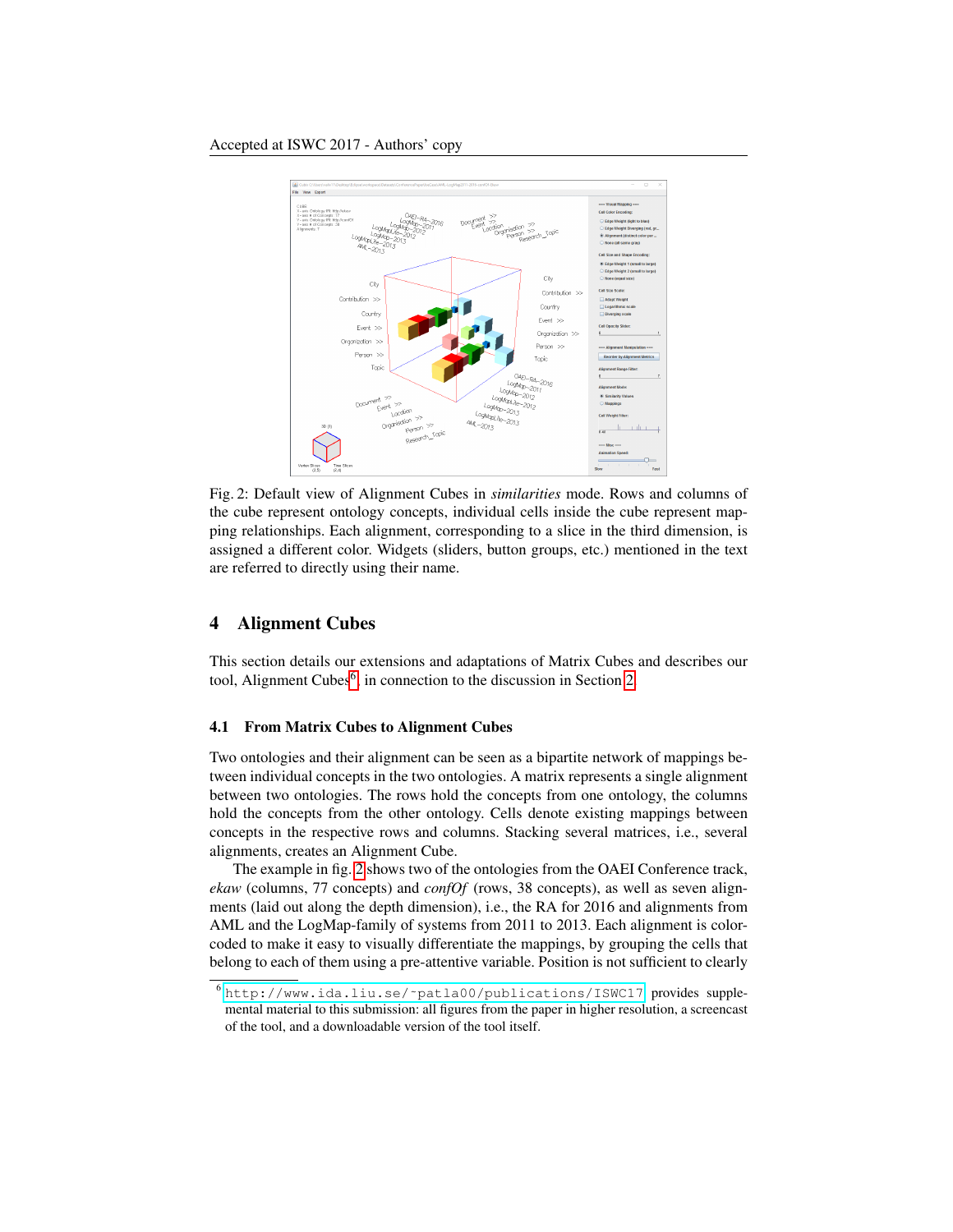<span id="page-8-0"></span>

Fig. 3: Views of Alignment Cubes with two different cell weight color encodings: (a) after expanding the *Events* and *Persons* concepts in both ontologies and (b) after filtering out several alignments.

identify which alignment a cell belongs to, as the cube can be manipulated in many ways (rotation, slicing, etc.).

Concepts in ontologies often form a taxonomic hierarchy, but as Matrix Cubes do not support hierarchical networks, we extended the original framework. With Alignment Cubes, we represent the ontologies as indented lists with collapsible rows and columns. Fig. [2](#page-7-2) depicts the first level in both ontologies. Concepts that feature subconcepts display the >> symbol after the concept label (e.g., *Event*, present in both ontologies, features sub-concepts). Clicking on a concept label expands the corresponding row or column. Expanded concepts then show the > symbol, and sub-concepts are indented according to their level in the hierarchy (fig. [3-](#page-8-0)*a*). Concepts that have multiple parents appear under each parent, i.e., potentially multiple times in the hierarchy.

#### 4.2 Granularity Levels

As discussed in Section [2,](#page-3-0) we aim to support views at different levels of granularity from an overall view to regions based on the is-a hierarchy, and down to single mappings. To do so we introduce *alignment modes*. In *similarities* mode (fig. [2\)](#page-7-2), a filled cell represents an existing mapping between a pair of concepts. In *mappings* mode (fig. [3-](#page-8-0)a and [4\)](#page-10-0), a filled cell indicates that there is at least one existing mapping between a pair of concepts or their descendants. The cell weight represents either the similarity value (in the former case), or the number of mappings (in the latter case). Each mode is focused on performing one of two tasks: to compare similarity values for a pair of concepts, and to identify regions in the alignments with few or many mappings. The latter task provides a starting point for exploration and highlights regions of interest where many or few mappings have been calculated. When a concept is expanded in *mappings* mode,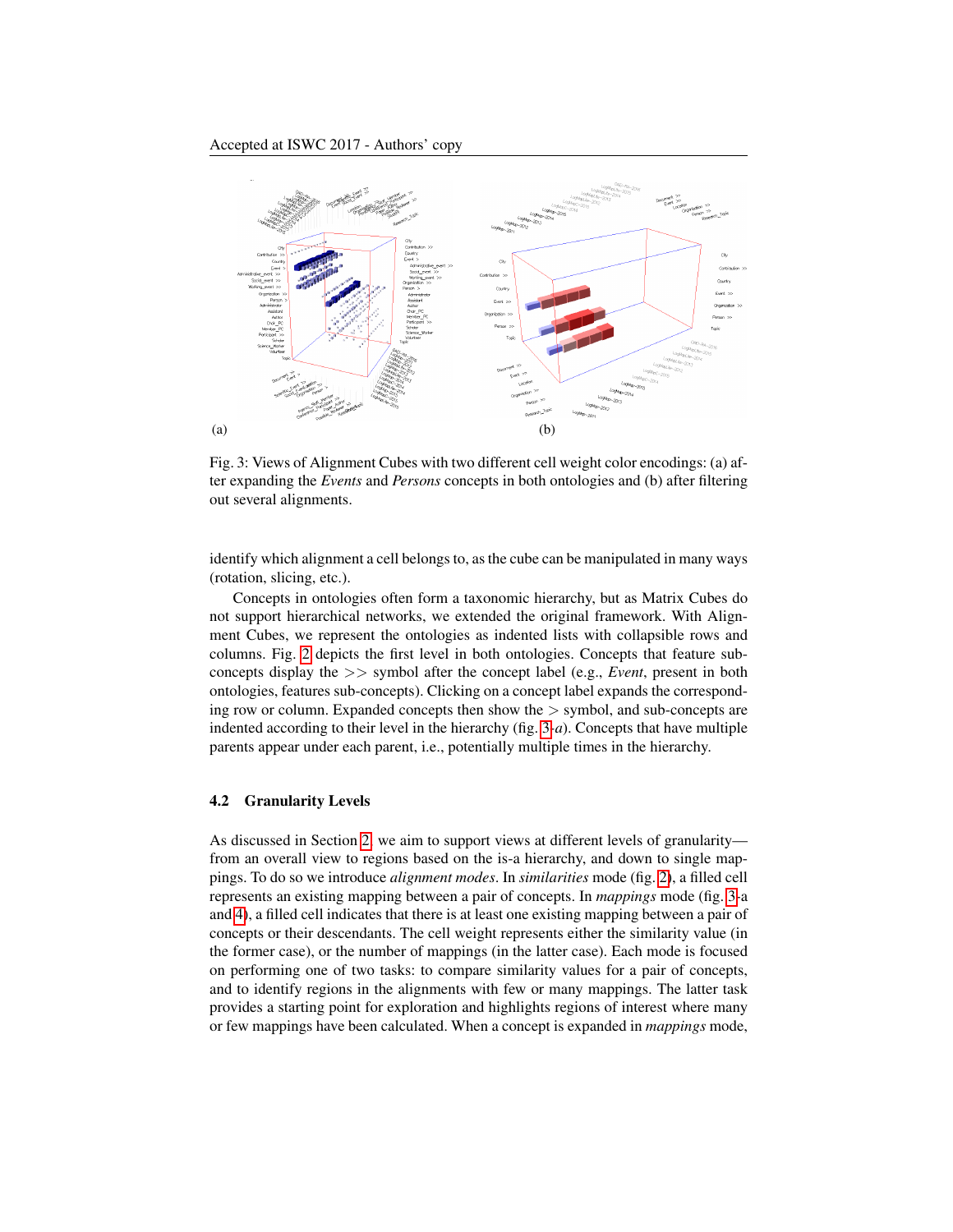a cell is shown for both the concept itself and its sub-concepts. This forms regions in the cube (as in fig. [3-](#page-8-0)a) where smaller cells indicate mappings deeper in the hierarchy.

#### 4.3 Interactive Visual Exploration

The Alignment Cubes user interface provides a variety of interactions for visual exploration, shown in fig. [2:](#page-7-2) changing alignment modes (see above), cell color and size encodings, switching between individual views, adapting cell transparency, brushing and linking, as well as alignment slice reordering. The cubelet widget (bottom left corner in fig. [2\)](#page-7-2) allows for a quick navigation between a set of predefined views by clicking or dragging the mouse on its faces. For example, cells can be filtered out by specifying minimum or maximum value thresholds using a range slider. This also allows to simulate different thresholds and explore what-if questions and cases. Entire alignments can be hidden. To support pattern discovery, the order of alignments (slices) in the cube can be changed to facilitate comparison. A specific order can be calculated based on measures of precision, recall and F-measure between the ontologies, or based on alphanumeric label sorting (labels representing matcher, tool or alignment name). After sorting by label, matchers from one family are displayed together next to each other.

#### 4.4 Compare and Contrast

As with Matrix Cubes, Alignment Cubes provide several views onto the data, resulting from manipulations of the 3D cube. The individual views are: (a) 3D view, (b) 2D projection on 2 of the orthogonal cube faces, (c) side-by-side layout (small-multiples view) of the cube's slices (along 2 of the orthogonal dimensions). The 3D cube provides an overview of the number of alignments, number, size, and distribution of cells (mappings). It helps identify regions of interest and thus drive the initial exploration phase, and can possibly yield some high-level insights (fig. [3-](#page-8-0)a). It allows for interactive rotation and zoom but suffers from the typical drawbacks of 3D visualization, including occlusion and perspective distortion. Projection views allow for a clutter-free aggregated view on all alignments by orthogonally overlapping cells (fig. [6\)](#page-13-1). Side-byside views provide the most detailed view onto the data by entirely decomposing the view and showing each alignment in detail (fig. [5\)](#page-12-0). Individual views, together with the ability to vary cell size, color, and translucency, allow for flexible multi-perspective exploration of the entire data set.

Each of the two projections (alignment topology and concepts network) is paired with its respective small-multiples view. Both projections/small-multiple pairs allow for investigating the behavior of matchers—the alignment topology pair focuses on the similarities and differences between the alignments as a whole, while the concepts network pair allows for analyzing the behavior of matchers for a particular concept.

#### <span id="page-9-0"></span>5 Use Cases Support

This section revisits the tasks and use cases identified in Section [2](#page-3-0) and demonstrates how our tool supports interactive visual exploration and comparative evaluation of mul-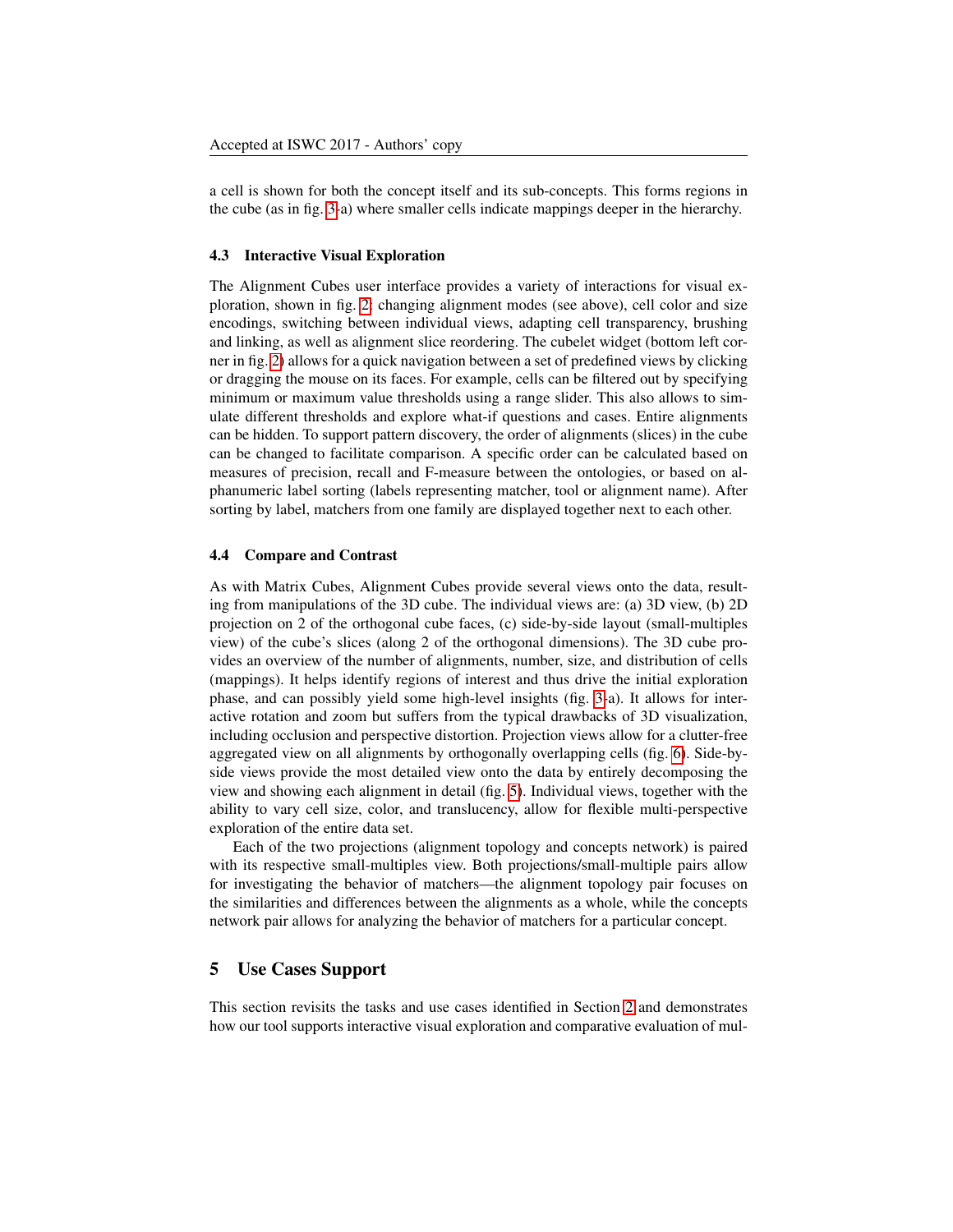#### Accepted at ISWC 2017 - Authors' copy

<span id="page-10-0"></span>

Fig. 4: 3D view in mappings mode: (a) initial view and (b) after reordering by name.

tiple alignments in Subsection [5.1.](#page-10-1) We further show that Alignment Cubes satisfy requirements for ontology alignment evaluation systems in Subsection [5.2.](#page-13-2)

#### <span id="page-10-1"></span>5.1 Comparing Alignments & Systems and Support for Comparative Evaluation

We demonstrate how the tasks discussed in Subsection [2.1](#page-3-1) can be performed with our tool by conducting a walk through scenario. As the evaluation of interactive visualization tools is challenging [\[4\]](#page-16-17), methods such as case studies and usage scenario, are often employed [\[4](#page-16-17)[,10\]](#page-16-18) as they are more likely to provide insightful observations than traditional controlled experiments. In this scenario we aim to answer analytical questions including the following: Are the same regions covered in all alignments? Do matchers agree or disagree? Are there consistently stable and changing regions? Do similarity values differ? Are there missing and wrong mappings? Could we obtain other insights? These analytical questions are shared by all use cases. We focus on observations which would be problematic to obtain without a visual representation of the alignments, as was the case in, e.g., [\[8\]](#page-16-2).

Dataset: We use the same two ontologies from the example in Section [4,](#page-7-0) but this time with a different set of alignments. We downloaded the alignments for the LogMapfamily of systems between 2011 and 2015, and the RA for 2016. During this period, LogMap contributed three different versions: LogMapLite 2012–2015, LogMapC 2014–2015, and LogMap 2011–2015. Matrices for the alignment (fig. [5](#page-12-0) and [6\)](#page-13-1) appear sparse since the respective alignments are the final alignments for the OAEI evaluation campaign, and thresholds have already been applied to remove mappings with a low similarity value. Note that in the process of matcher development, selection and fine tuning (see UC1 and UC2), the matrices would often be denser since more potential mappings would be considered. Alignment Cubes would scale to such higherdensity matrices, as the technique was designed for dense dynamic networks in the first place [\[2\]](#page-16-5).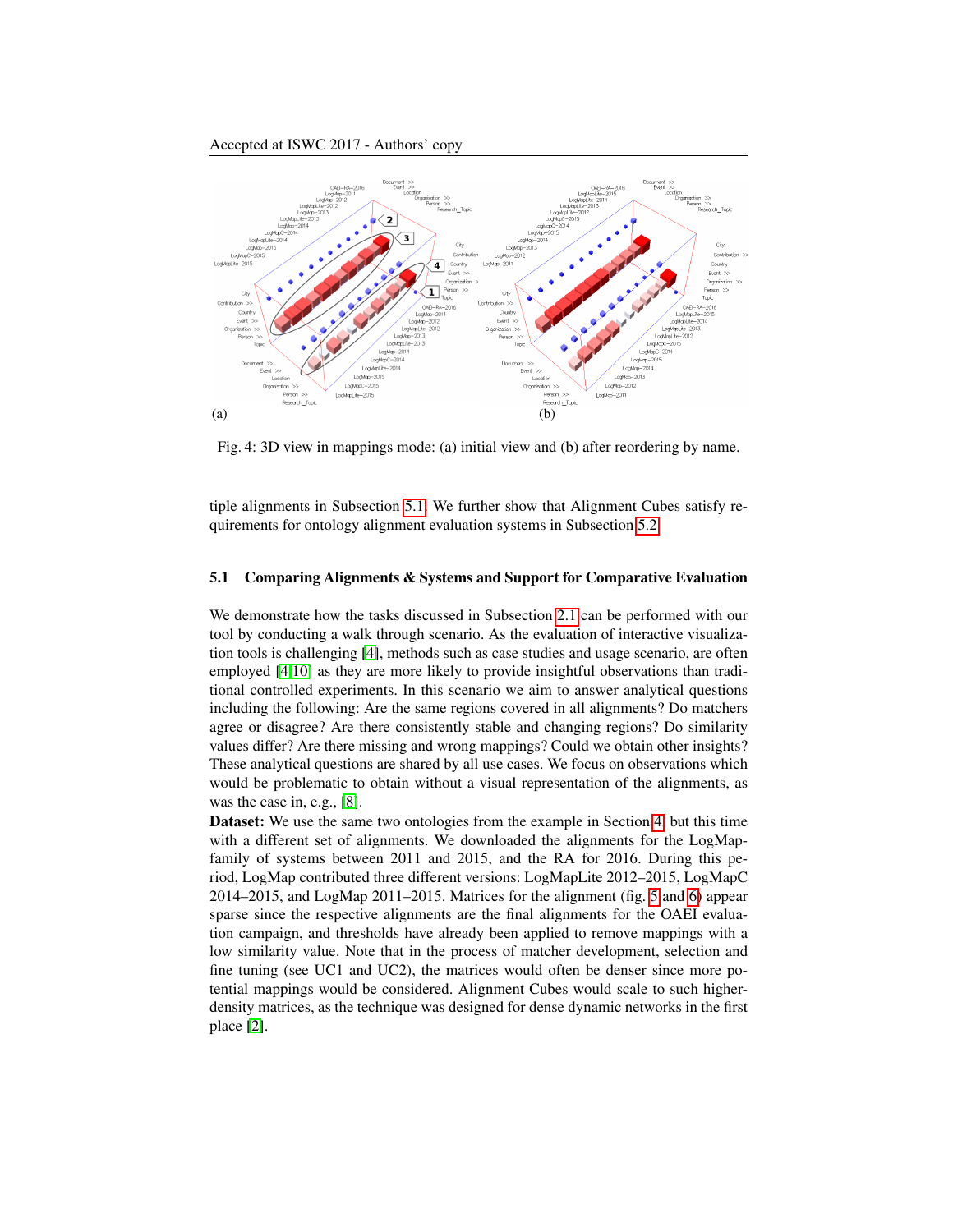Exploration: Our exploration starts with the initial 3D cube view in *mappings* mode (fig. [4-](#page-10-0)a). The colors and sizes of cells show that most of the mappings (large red cells) are concentrated around the two sets of concepts between *Person* ((4)) and *Event* ((3)). In contrast, few mappings have been found between *Organization* and *confOf:Contributionekaw:Document*. To see the subconcepts of *Person* and *Event*, we expand these two concepts in both ontologies (fig. [3-](#page-8-0)a). After expanding these concepts, as the visualization is in *mappings* mode, the cells that appear smaller and lighter (because of this particular color scheme) indicate under which subconcepts the single mappings are located. We now collapse these concepts and return to the view in fig. [4-](#page-10-0)a. We see that all matchers have computed similar numbers for the *Event* concept pair, as the size of cells is more or less constant along the mapping dimension (cube depth).

However, somewhat larger differences in cell size can be observed along the depth dimension (across alignments) for the *Person* concept pair, which indicates a lower level of agreement across matching algorithms in this case. Hovering the respective cells with the mouse reveals that numbers vary between 4 and 8. Apparently, only RA (the last, backmost slice) contains a mapping between *confOf:Topic* & *ekaw:Research Topic*, meaning that we found a missing mapping: the single cell not aligned with others  $(fig. 4-a(I)).$  $(fig. 4-a(I)).$  $(fig. 4-a(I)).$ 

For further exploration, we investigate different alignment orderings (by interactively reordering alignment slices). Reorder-by-name (fig. [4-](#page-10-0)b) clearly separates the three versions of the LogMap-family systems and allows to compare the performance for each version during the years. LogMap performs consistently better in terms of number of mappings found between 2012 and 2015 than in 2011, as visually indicated by the larger and more saturated (red) cells. To see if the same is true for similarity values, we switch to the *similarities* mode: if both modes show a similar picture, the system likely has used the same combination of alignment algorithms. To focus only on the LogMap alignments, we filter out all other alignments in fig. [3-](#page-8-0)b, leaving the cube halfempty. The similarity values computed by LogMap vary between the years (fig. [3-](#page-8-0)b), but not for its lightweight version, LogMapLite (not shown due to the filtering).

Focusing on the regions with many mappings, we expand the respective concepts in both ontologies and switch to the small-multiples view that shows alignment topology (fig. [5-](#page-12-0)a). In both modes the patterns for each of the versions are clearly noticeable. The lightweight LogMapLite in all four years (matrices  $(2-5)$ ) consistently finds fewer mappings than the versions of LogMap between 2012 and 2015 (matrices  $\otimes$ ) 11 ). LogMap 2011's pattern (matrix 12 ) is closer to the LogMapLite alignments than to the rest of the LogMaps. We may conclude that LogMapLite reuses LogMap 2011 algorithms and settings, and that there were likely significant changes in algorithms or their settings between LogMap 2011 and the following LogMaps. Further evidence about this can be found in the small-multiples view that shows concept-networks (fig. [5-](#page-12-0)b). Looking at the Event matrix (2)), all LogMapLites and LogMap 2011 have computed an *incorrect* mapping between *confOf:Working Event* & *ekaw:Event*, and behave similarly in the *ekaw:Conference Participant* and *ekaw:Paper Author* matrices ((9),(0). Additionally, when observing alignment matrices, we can easily see that the following two mappings are missing from all LogMap-family alignments: *confOf:Scholar* & *ekaw:Student* in the alignment topology small-multiples view (on fig. [5-](#page-12-0)a the labeled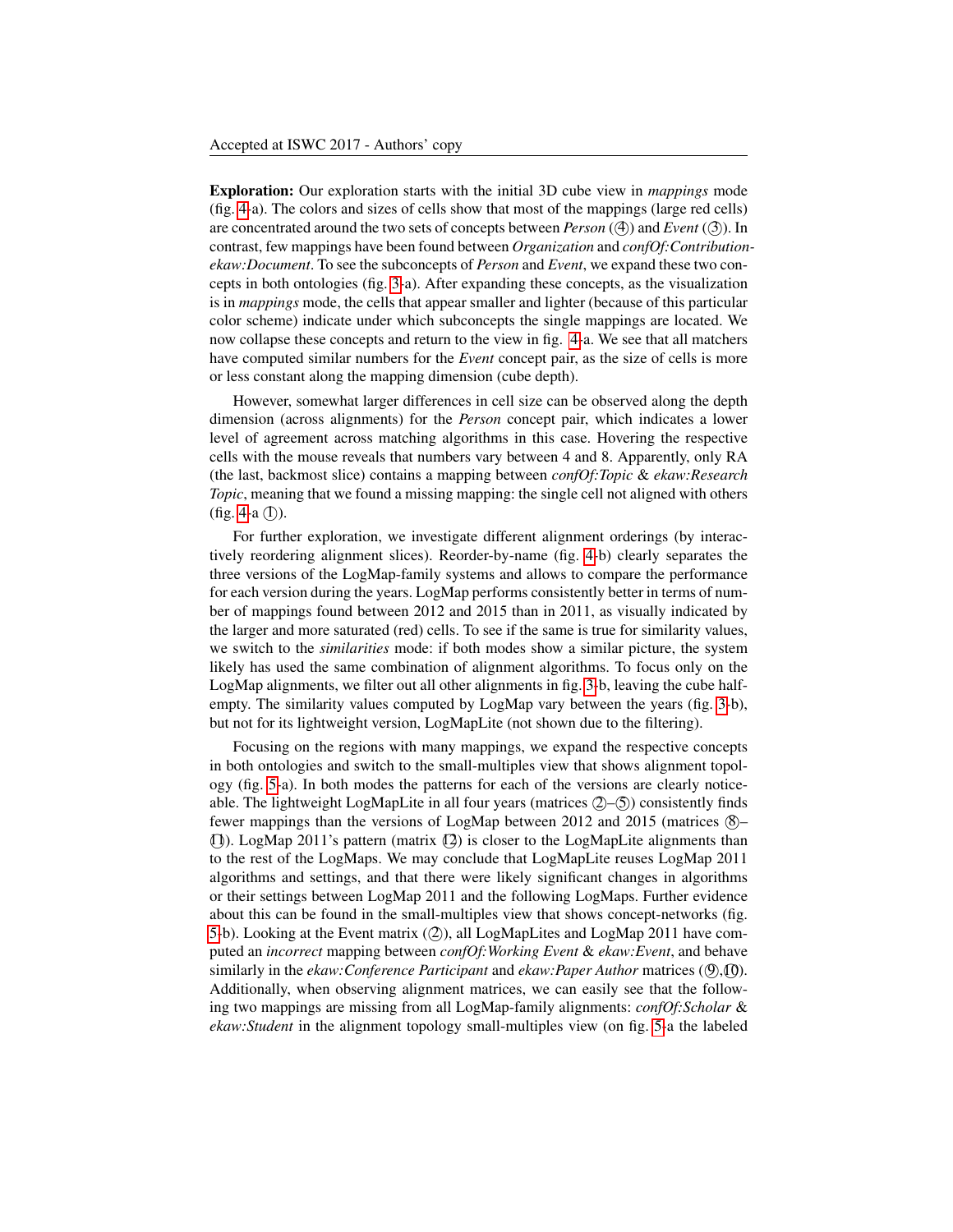<span id="page-12-0"></span>

Fig. 5: Small-multiples views: (a) alignment topology (b) concept networks. Gray numbers have been added manually to the figure.

cell on matrix (I) does not exist in the other matrices) and *confOf:Working Event* & *ekaw:Scientific Event* in the concept-networks small-multiples view (matrix 3) on fig. [5-](#page-12-0)b). We can also observe on fig. [5-](#page-12-0)b two of the missing mappings noticed before, *confOf:Scholar* & *ekaw:Student* (matrix 12 ), and *confOf:Topic* & *ekaw:Research Topic*  $(matrix \textcircled{1})$ .

Going back to the initial 3D cube view in *mappings* mode (fig. [4-](#page-10-0)a), we make another observation: the cell in the top-left corner seems larger than the other cells aligned with it (fig. [4-](#page-10-0)a  $(2)$ ). We switch to the alignment topology view, change the cell color encoding to a uniform color (gray) and decrease transparency using the cell-opacity slider. In this aggregated view (fig. [6-](#page-13-1)a), cells that appear nested within each other (cells still have different sizes) indicate that the different matchers have computed different values for the same pair of concepts (fig. [6-](#page-13-1)a). This is the case with the top-left corner cell we noticed earlier. There are at least two nested cells between *confOf:Contribution* &  $ekaw:Document$  (fig. [6-](#page-13-1)a  $(1)$ ).

We expand both the *confOf:Contribution* and *ekaw:Document* concepts, as well as *ekaw:Paper*, which is a subconcept of *ekaw:Document*. We then switch to the concept networks projection view in *similarities* mode (fig. [6-](#page-13-1)b). We can now explore the matchers' behavior (matchers have become columns in this view) while hovering over the concepts from the *ekaw* ontology on the right of the matrix. Observing the mappings in RA (the left-most column) around *confOf:Contribution*, we can see that the mappings for *confOf:Contribution* ((I)) and *confOf:Poster* (2)) are only found in RA, and that there is no mapping under *confOf:Paper*  $(\text{3})$  in RA (while it is found by all other matchers). To better observe where these mappings are, we switch to the concept-networks smallmultiples view (not shown) and can see that the missing mappings are *confOf:Poster*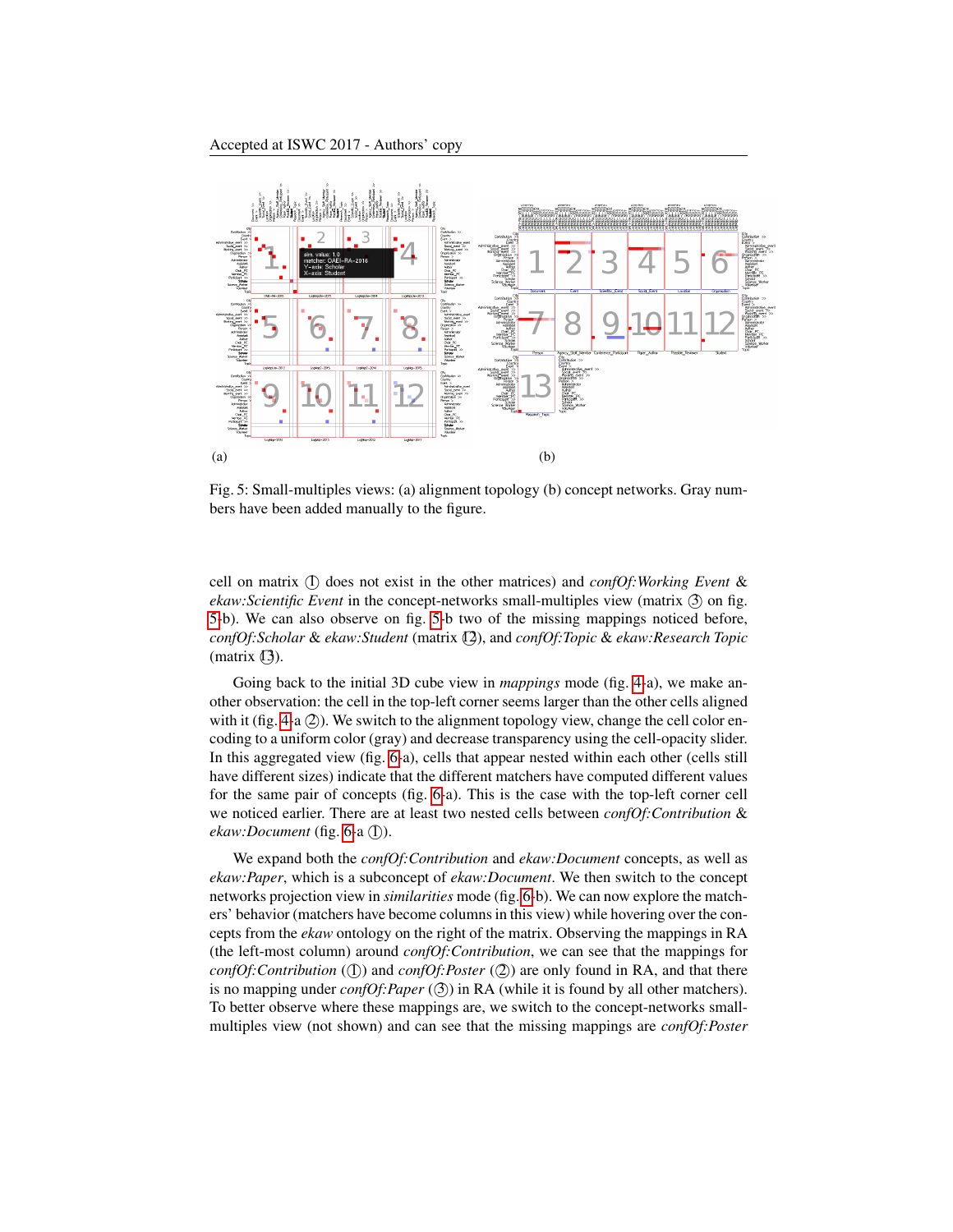#### Accepted at ISWC 2017 - Authors' copy

<span id="page-13-1"></span>

Fig. 6: Aggregated projections: (a) alignment topology and (b) concept networks.

& *ekaw:Poster Paper* and *confOf:Contribution* & *ekaw:Paper*. The wrong mapping is *confOf:Paper* & *ekaw:Paper*.

#### <span id="page-13-2"></span>5.2 Ontology Alignment Evolution

We now describe how Alignment Cubes satisfy requirements for ontology alignment evolution systems (closely connected to UC3).

A five-steps process for ontology evolution was proposed in [\[23\]](#page-17-2). It can be generalized to ontology alignment evolution. The first step of the process focuses on the exploration of the ontologies. This is where an interactive visualization tool is most needed. Requirements to support the first step have been identified in [\[14\]](#page-16-11). In Table [1,](#page-14-0) we show an adaptation of these requirements for step 1, targeted at the alignment evolution. The category indicates whether we deal with inspection (I) or explanation (E).

An Alignment Cube addresses requirements F1–F9, F12–F13. It visualizes every alignment (F2) as a separate, labeled (F1) matrix showing both ontologies on its sides (F8). The cube, projections and small multiple views support visual identification and comparison of alignment revisions (F9), trends (F12), volatile and stable regions (F13) and changes between alignments (F3). The latter allows for deriving a history of changes made to mappings (F6). The alignment topology projection can be particularly useful for showing a summary of changes (F4). Additional matrices or small-multiples views can be introduced to show specialized views of changes (F5) and provenance information (F7).

#### <span id="page-13-0"></span>6 Discussion and Future Work

Validation of the approach: We demonstrated some of the analytic tasks that Alignment Cubes support by describing a scenario in Section [5.1.](#page-10-1) Making such observations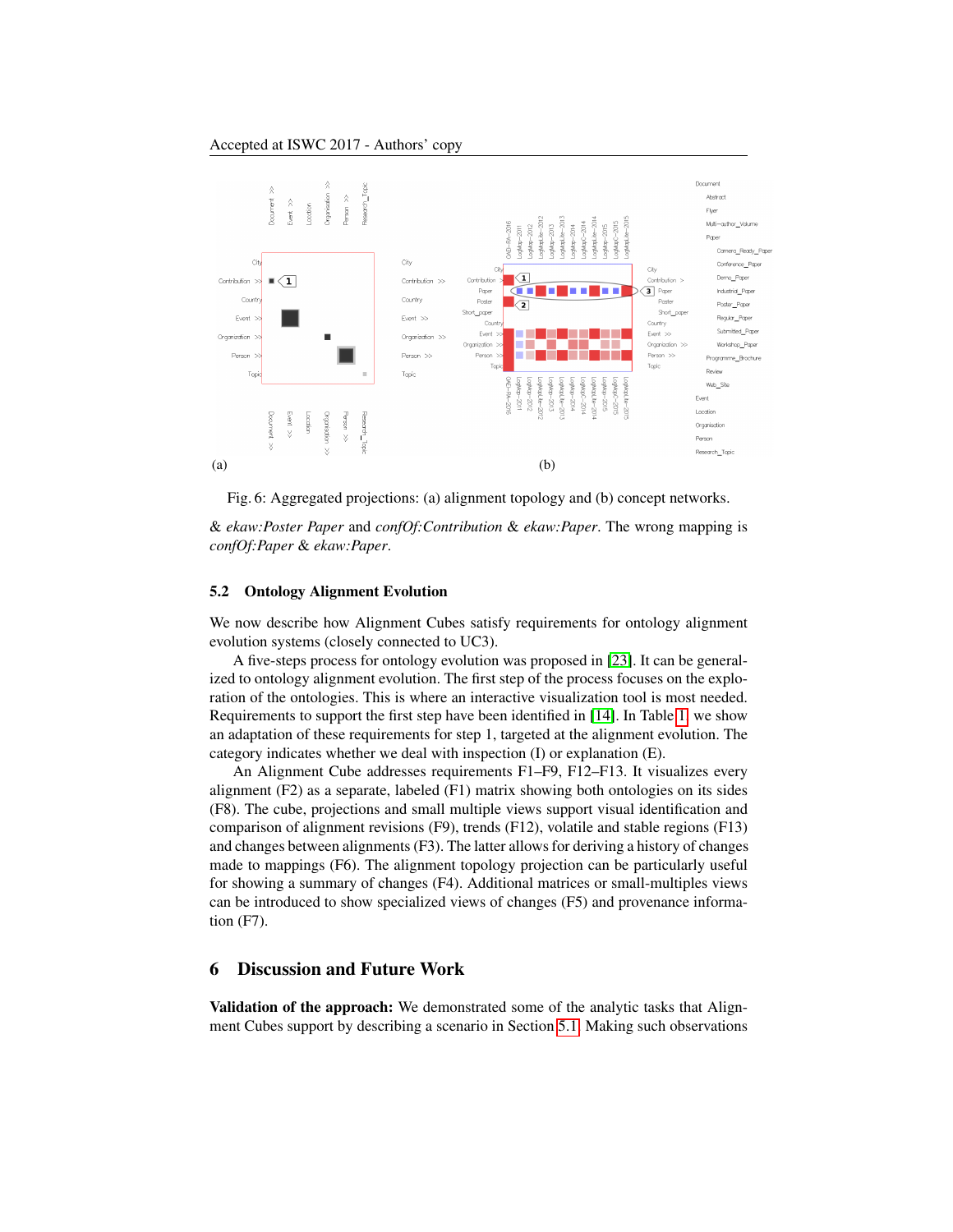|  | Table 1: Functionality for alignment evolution systems. |  |
|--|---------------------------------------------------------|--|
|  |                                                         |  |

<span id="page-14-0"></span>

|  | Category Functionality |
|--|------------------------|
|--|------------------------|

|      | F1              | show an alignment version                                |
|------|-----------------|----------------------------------------------------------|
| I, E | F2              | show different alignments in evolution graph             |
| I, E | F3              | show changes/diff between alignments (with change types) |
|      | F4              | show summary of changes                                  |
|      | F5              | show specialized view of changes                         |
|      | F6              | show change history of a mapping / concept in mappings   |
| I, E | F7              | show provenance information                              |
|      | F8              | show information about/context of concepts in mappings   |
| I, E | F9              | compare different alignment versions                     |
|      | F10             | search and query alignment                               |
|      | F11             | query old versions using terminology of new version      |
| I, E | F <sub>12</sub> | discover trends                                          |
| I, E | F13             | discover volatile and stable regions                     |
|      |                 |                                                          |

took only a couple of minutes with Alignment Cubes. We could identify the common trends between 12 alignments, and found five mappings missing from all 11 alignments and one wrong mapping in all 11 alignments. Furthermore, we found one incorrect mapping in five alignments (LogMap2011 and LogMapLite2012–2015). While we could likely have found missing and incorrect mappings via other means, this was achieved here easily, and in a very short time. The conclusions we draw come from integrating several observations, including all alignments after an exploration guided by the observed regions. Some observations could be made in more than one view, which allowed interpreting them in different contexts, and yielded additional opportunities to observe them if we had missed them earlier.

In Section [5.2,](#page-13-2) we showed that Alignment Cubes address many of the requirements expressed about understanding the evolution of ontology alignments. Alignment Cubes also support requirements in the *inspection* and *partial explanation* dimensions from [\[12\]](#page-16-10): representing dense region, ontologies, mappings and mappings suggestions, filtering, and providing a starting point for exploration. It also covers visual analytics and grouping aspects from [\[7\]](#page-16-9). It could further support the analytic tasks identified in [\[1\]](#page-16-1) evaluation of matcher performance, exploration and comparison and diagnosis (which comprises iterations of the other tasks).

User Evaluation: Matrix Cubes has been evaluated with domain experts in Astronomy and Neurosciences, and have been found to be understandable after some initial learning [\[2\]](#page-16-5). We have performed pilot tests with ontology alignment experts using the smallest task in the LargeBio track in the  $OAEI<sup>7</sup>$  $OAEI<sup>7</sup>$  $OAEI<sup>7</sup>$  and are currently planning more extensible usability tests with experts in ontology alignment in order to identify further use cases and to inform the design and development of future features.

Scalability: The ontologies in this paper contained less than 100 concepts, and individual alignments had no more than 20 mappings. The tool was successfully tested using the ontologies (3696 and 6488 concepts in each) and all 12 alignments from the small-

<span id="page-14-1"></span><sup>7</sup> <http://www.cs.ox.ac.uk/isg/projects/SEALS/oaei/2016/>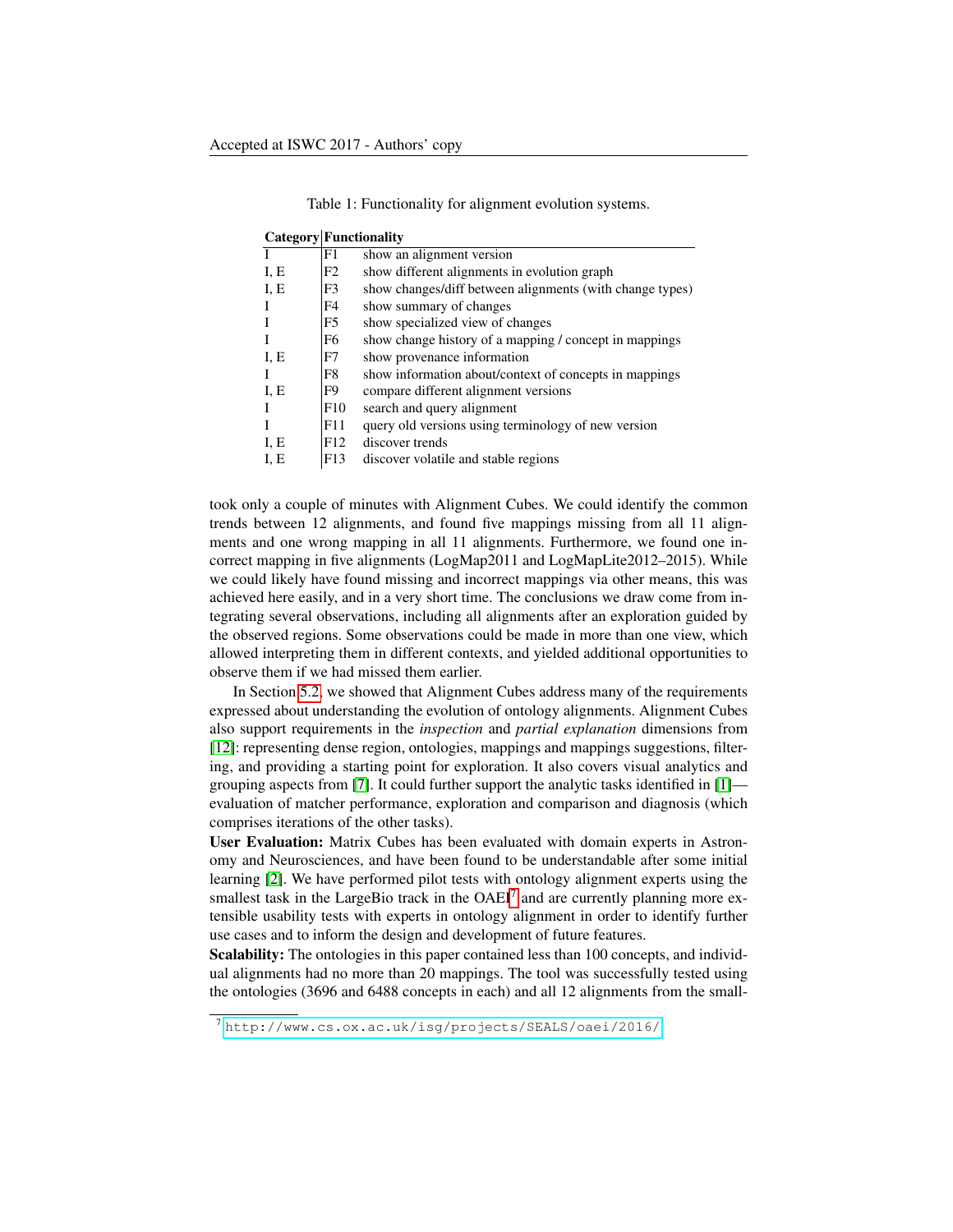est task in the LargeBio track in the OAEI. Alignment Cubes have provided a compact overview for all of our examples, and should remain relatively compact with a higher number of mappings. Interactively collapsing and expanding concepts has proven useful to cope with the size of the ontologies and the mappings. Due to the size and depth of the ontologies, the small-multiples views required some pan and zoom on a regular workstation monitor. This can be addressed by filtering, or to some extent by using a large very-high-resolution display. Using larger display surfaces to show multiple views simultaneously is one of the directions identified in [\[11\]](#page-16-19).

Generalizability and Availability: Though we developed Alignment Cubes for ontology alignment, our adaptations to the original Matrix Cubes are generalizable to any (un)directed bi-graph. Examples include networks connecting authors to their publications, or documents to keywords, or proteins to certain biological functions.

Future Features: Drawing from our experience with the tool so far, we have identified several directions for future extensions. Immediate improvements to consider include: adding visual support for different types of mappings (subsumptions, asserted, derived, etc.); exploring clustering and reordering algorithms to further support trend and pattern discovery; further supporting comparisons by visualizing the results of set operations (union, intersection, complement) as matrices. As discussed in [\[12,](#page-16-10)[7\]](#page-16-9), providing explanations about why and how a mapping has been computed supports decision making. We thus plan to explore different ways to compactly present such information to users.

In the longer term, we are interested in investigating the integration of Alignment Cubes with the SEALS platform used in OAEI. This will also open the stage for investigating advantages, drawbacks and methodological issues around the two evaluation approaches: comparative visual exploration at a detailed level, and overall assessment of the quality of alignments.

#### <span id="page-15-0"></span>7 Conclusions

This work aims to take the evaluation of ontology alignments' quality beyond general measures such as precision, recall and F-measure. It identifies several use cases and shared tasks where comparison and exploration of multiple alignments at a high level of detail is needed. As the number of approaches and algorithms grows, capturing and analyzing their similarities and differences at varying levels of granularity will facilitate the understanding of their features, and provide additional means for alignment evaluation, hopefully contributing to driving the field forward. We see the evaluation of ontology alignments as an exploratory task, and discuss several activities that could be efficiently supported by an interactive tool—interactive visual exploration at different levels of granularity to perform compare & contrast tasks. Drawing from the field of data visualization, we significantly adapt and extend a technique for dynamic network visualization. Our approach, *Alignment Cubes*, enables the interactive visual exploration of alignments and supports views at different levels of detail. We show their usefulness for the purpose of exploration of multiple alignments by describing a scenario where, in only a few minutes, we could identify several missing and incorrect mappings. This initial experience with the tool is encouraging, and we strongly believe that alignment evaluation should consider other means beyond precision, recall and F-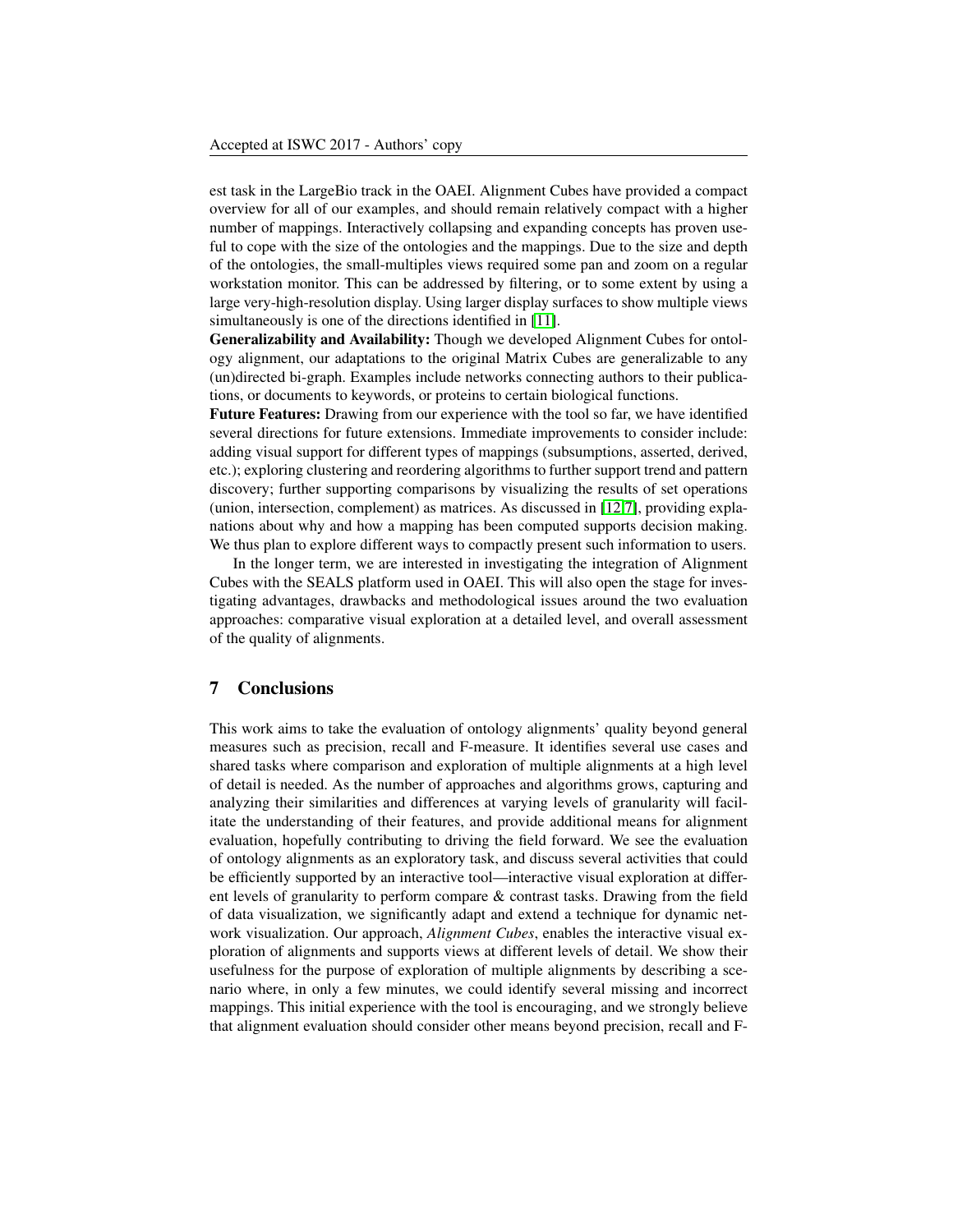measure, including visual exploration. We hope to integrate this tool with the SEALS platform used in the OAEI campaigns and evaluate its usefulness with developers and researchers involved and participating in them.

Acknowledgements. This work has been supported by the Swedish e-Science Research Centre (SeRC), the Swedish national graduate school in computer science (CUGS) and the EU project VALCRI (FP7-IP-608142).

#### References

- <span id="page-16-1"></span>1. J Aurisano, A Nanavaty, and I Cruz. Visual analytics for ontology matching using multilinked views. In *VOILA*, pages 25–36, 2015.
- <span id="page-16-5"></span>2. B Bach, E Pietriga, and J-D Fekete. Visualizing dynamic networks with matrix cubes. In *CHI*, pages 877–886, 2014.
- <span id="page-16-4"></span>3. F Beck, M Burch, S Diehl, and D Weiskopf. The state of the art in visualizing dynamic graphs. *EuroVis STAR*, 2, 2014.
- <span id="page-16-17"></span>4. S Carpendale. Evaluating information visualizations. In *Information Visualization*, pages 19–45. 2008.
- <span id="page-16-12"></span>5. I Cruz, C Stroe, and M Palmonari. Interactive user feedback in ontology matching using signature vectors. In *ICDE*, pages 1321–1324, 2012.
- <span id="page-16-15"></span>6. T Dang, N Franz, B Ludascher, and AG Forbes. Provenancematrix: A visualization tool for ¨ multi-taxonomy alignments. In *VOILA*, pages 13–24, 2015.
- <span id="page-16-9"></span>7. Z Dragisic, V Ivanova, P Lambrix, D Faria, E Jimenez-Ruiz, and C Pesquita. User validation ´ in ontology alignment. In *ISWC*, pages 200–2017. 2016.
- <span id="page-16-2"></span>8. Z Dragisic, V Ivanova, H Li, and P Lambrix. Experiences from the anatomy track in the ontology alignment evaluation initiative. 2017. submitted.
- <span id="page-16-8"></span>9. S Falconer and M-A Storey. A Cognitive Support Framework for Ontology Mapping. In *ISWC/ASWC*, pages 114–127. 2007.
- <span id="page-16-18"></span>10. T Isenberg, P Isenberg, J Chen, M Sedlmair, and T Möller. A systematic review on the practice of evaluating visualization. *IEEE TVCG*, 19(12):2818–2827, 2013.
- <span id="page-16-19"></span>11. V Ivanova. Applications of large displays: Advancing user support in large scale ontology alignment. In *Doctoral Consortium @ ISWC 2016*, pages 50–57, 2016.
- <span id="page-16-10"></span>12. V Ivanova, P Lambrix, and J Åberg. Requirements for and evaluation of user support for large-scale ontology alignment. In *ESWC*, pages 3–20. 2015.
- <span id="page-16-16"></span>13. Z El Jerroudi and J Ziegler. imerge: interactive ontology merging. In *EKAW*, pages 52–56, 2008.
- <span id="page-16-11"></span>14. P Lambrix, Z Dragisic, V Ivanova, and C Anslow. Visualization for ontology evolution. In *VOILA*, pages 54–67, 2016.
- <span id="page-16-6"></span>15. P Lambrix and H Tan. A tool for evaluating ontology alignment strategies. *J Data Semantics*, VIII:182–202, 2007.
- <span id="page-16-14"></span>16. M Lanzenberger, J Sampson, and M Rester. Ontology visualization: Tools and techniques for visual representation of semi-structured meta-data. *J UCS*, 16(7):1036–1054, 2010.
- <span id="page-16-13"></span>17. Y Li, C Stroe, and I F. Cruz. Interactive visualization of large ontology matching results. In *VOILA*, pages 37–48, 2015.
- <span id="page-16-0"></span>18. L Otero-Cerdeira, F J Rodríguez-Martínez, and A Gómez-Rodríguez. Ontology matching: A literature review. *Expert Systems with Applications*, 42(2):949–971, 2015.
- <span id="page-16-7"></span>19. E Peukert, J Eberius, and E Rahm. Amc-a framework for modeling and comparing matching systems as matching processes. In *ICDE*, pages 1304–1307, 2011.
- <span id="page-16-3"></span>20. B Severo, C Trojahn, and R Vieira. A gui for visualising and manipulating multiple ontology alignments. In *ISWC (Posters & Demos)*, pages 37–48, 2015.